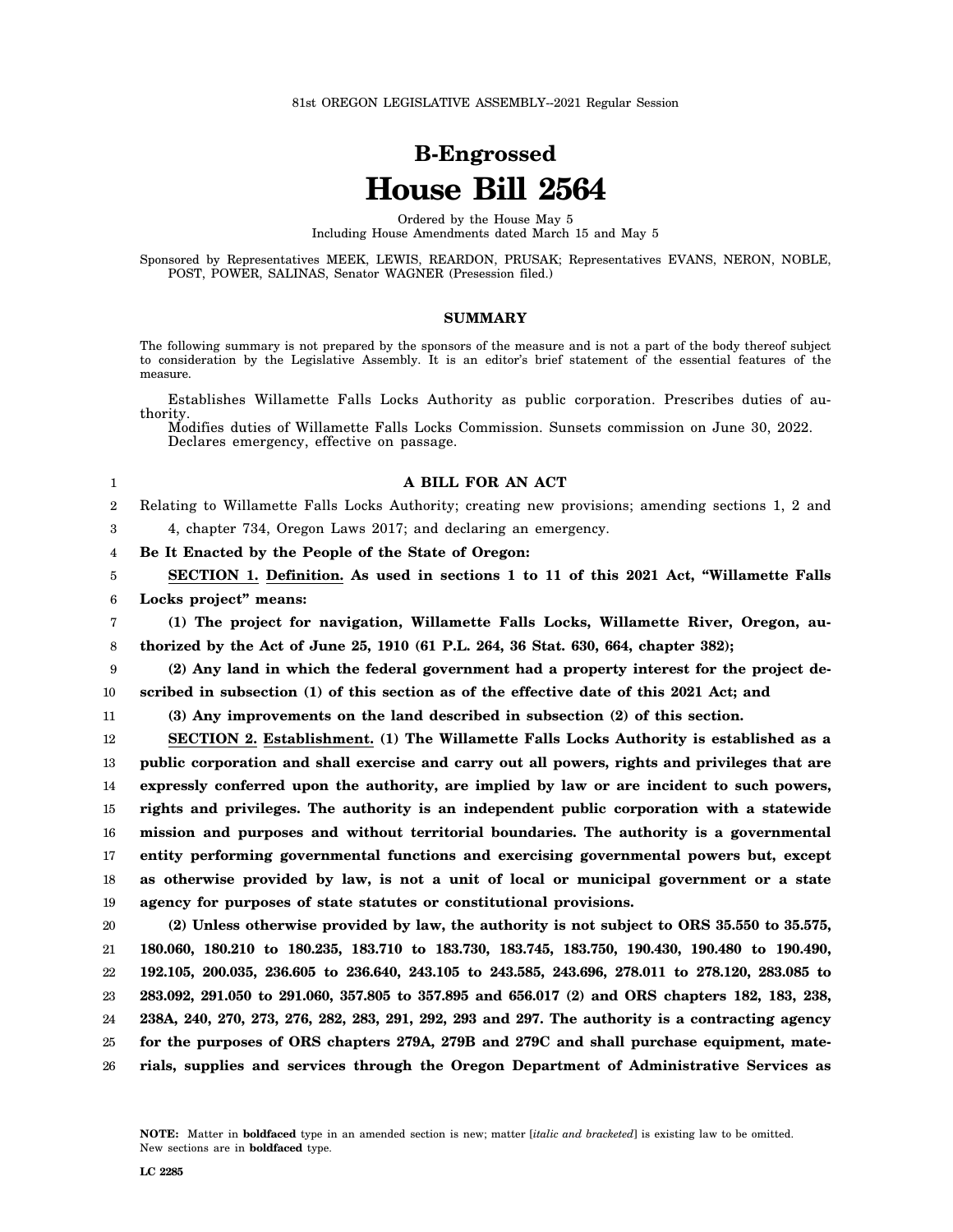1 **provided in ORS 279A.140 to 279A.161 and 279A.250 to 279A.290.**

2 3 **(3) The mission of the authority is to establish ownership, oversight and management of the Willamette Falls Locks project, for the purposes of:**

4 5 **(a) Enhancing the economic vitality of Oregon through facilitating the resiliency and navigability of the Willamette River; and**

6 7 8 **(b) Repairing, maintaining, upgrading and operating the Willamette Falls Locks project and associated properties and facilities for commercial, transportation, recreational, cultural, historic, heritage and tourism purposes.**

9 10 11 12 13 **(4) The authority shall carry out the purposes described in this section and the duties of the authority under sections 1 to 11 of this 2021 Act in the manner that, in the determination of the authority, best promotes and implements the mission of the authority. Subject to any limitations established under sections 1 to 11 of this 2021 Act, the authority may take any necessary or expedient actions to:**

14 15 16 17 **(a) Enter into any agreements as necessary or expedient to perform any authorized function of the authority, including but not limited to any agreements with the Assistant Secretary of the Army (Civil Works) for the United States Army Corps of Engineers or other public or private entities to:**

**(A) Establish ownership by the authority of the Willamette Falls Locks project;**

19 20 **(B) Repair, maintain, upgrade and operate the Willamette Falls Locks project and associated property and facilities; and**

18

21 **(C) Provide for the training of personnel in operation of the navigation channel and locks;**

22 **(b) Ensure the financial viability of the authority;**

23 24 **(c) Promote the Willamette Falls Locks project to industries related to or interested in the authority's business operations, properties or facilities; and**

25 26 27 28 **(d) Undertake improvements and maintenance activities, including dredging and channelization activities as the authority determines are necessary or expedient to ensure the continued operation and utility of the Willamette Falls Locks project as a navigation facility.**

29 30 31 32 33 34 35 **SECTION 3. Authority members. (1) The Willamette Falls Locks Authority shall consist of no fewer than seven and no more than 11 individuals appointed by the Governor. An authority member holds office for a term of four years but may be removed at any time at the pleasure of the Governor. Members are eligible for reappointment. Prior to the expiration of the term of a member, the Governor shall appoint a successor. If a member position becomes vacant for any reason, the Governor shall appoint a successor to fill the unexpired term.**

36 37 38 39 40 41 42 **(2) A member of the authority must be a citizen of the United States and may not be an employee of the authority. In appointing members to the authority, the Governor shall consult with the employees of the authority, if any, and shall endeavor to appoint members with experience or expertise in a variety of subjects related to the mission and purposes of the authority or with other experience or expertise that the Governor determines are important to the success of the authority. The Governor shall consider for appointment, but need not be limited to appointing, representatives of:**

43 44 **(a) Federally recognized Oregon Indian Tribes with treaty interests in the Willamette Falls area;**

45 **(b) Regional or municipal governments;**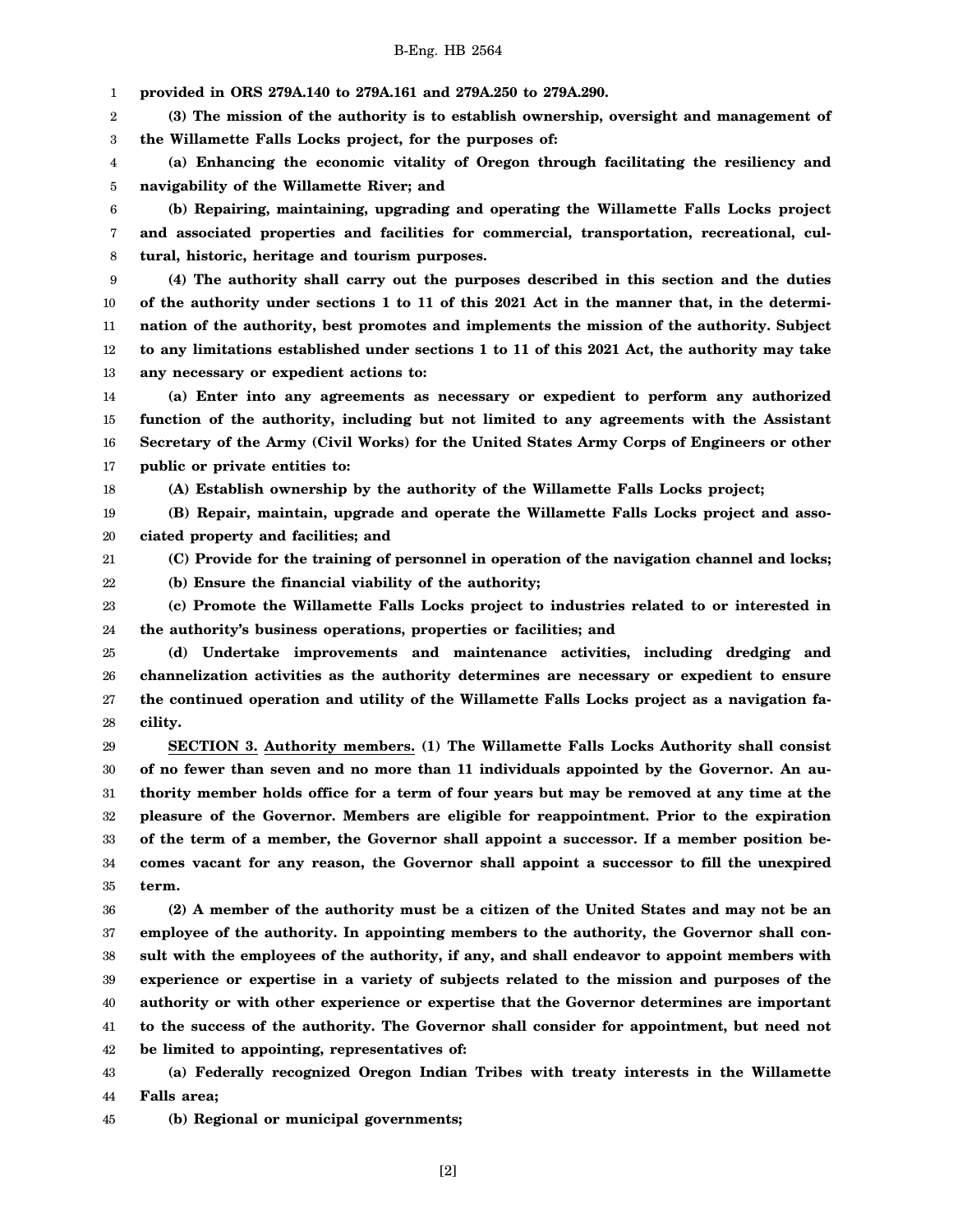1 2 3 4 5 6 7 8 9 10 11 12 13 14 15 16 17 18 19 20 21 22 23 24 25 26 27 28 29 30 31 32 33 34 35 36 37 38 39 40 41 42 43 44 45 **(c) The maritime industry; (d) The tourism industry; (e) Persons with experience in finance, marketing or economic development; (f) Adjacent property owners; or (g) Abutting energy facilities. (3) The authority shall elect one member as chairperson and one member as vice chairperson, with terms, duties and powers as determined by the authority. The authority shall adopt bylaws establishing the required frequency of meetings and quorum requirements. (4) A member of the authority is not entitled to compensation, but may be reimbursed as provided by the policies and procedures of the authority for any actual and necessary travel and other expenses incurred by the member in the performance of the member's official duties. (5) Four members of the Legislative Assembly shall act as a nonvoting observers and advisors to the authority and shall be appointed as follows: (a) One shall be appointed by the President of the Senate from among members of the Senate; (b) One shall be appointed by the Senate Minority Leader from among members of the Senate; (c) One shall be appointed by the Speaker of the House of Representatives from among members of the House of Representatives; and (d) One shall be appointed by the House Minority Leader from among members of the House of Representatives. (6) The members of the Legislative Assembly selected under subsection (5) of this section may not exercise any power, right or privilege of a member of the authority. SECTION 4. Initial membership. (1) The Governor shall appoint the initial members of the Willamette Falls Locks Authority no later than 180 days after the effective date of this 2021 Act. (2) Notwithstanding the term of office specified in section 3 of this 2021 Act, of the members first appointed by the Governor to the authority: (a) Two shall serve for a term ending one year after the date of appointment; (b) Two shall serve for a term ending two years after the date of appointment; and (c) Two shall serve for a term ending three years after the date of appointment. SECTION 5. Authority director; status of authority director and employees. (1) The Willamette Falls Locks Authority shall appoint an executive director. The executive director is the executive officer of the authority responsible for day-to-day operations. Subject to the supervision of the authority, the executive director is authorized to direct the affairs of the authority. The executive director serves at the discretion of the authority and shall perform such duties as the authority prescribes. (2) The executive director may employ subordinate employees as the executive director deems reasonable for carrying out business operations and the operation of the properties and facilities of the authority, including but not limited to the operation and maintenance of the Willamette Falls Locks project. The executive director may delegate any duty, function or power of the executive director to a subordinate employee except as otherwise prescribed by the authority. (3) The members of the authority, the executive director and the employees of the au-**

[3]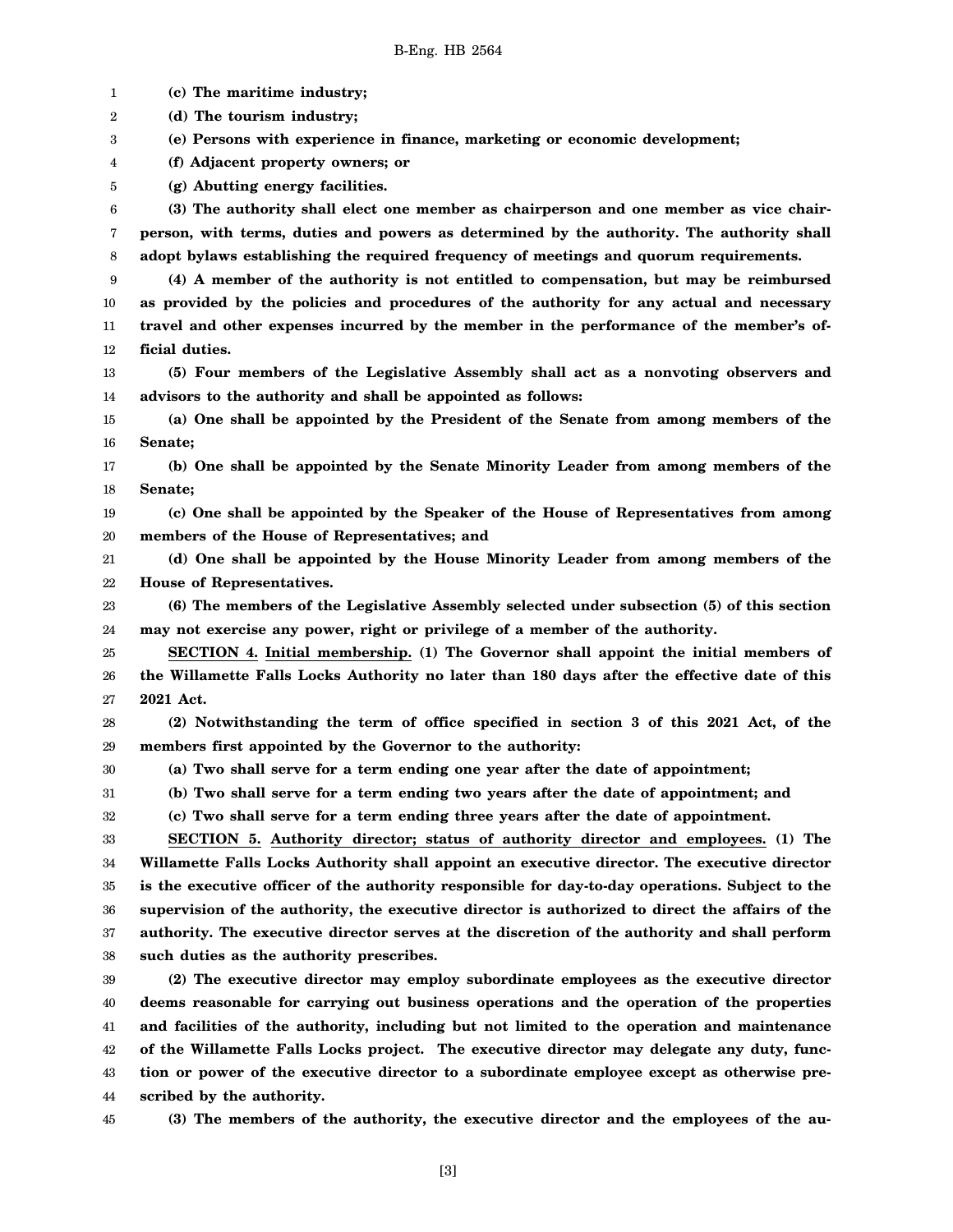1 2 3 4 5 6 7 **thority are not state employees and are not eligible for participation in state employee health benefit plans, state employee deferred compensation plans or the Public Employees Retirement System. The authority shall determine the compensation and benefit package for the executive director and other employees of the authority. For purposes of any laws applicable to the authority as a public corporation, including but not limited to ORS 30.260 to 30.300, the members of the authority, the executive director and the employees of the authority are officers and employees of a public body.**

8 9 10 11 **(4) The authority and a state agency may enter into agreements for the state agency to provide support services to the authority. If a state agency provides support services to the authority, the state agency must provide the support services at the rate that the state agency would charge to other state agencies for the services.**

12 13 **(5) The authority may invest in the investment pool described in ORS 294.805. For purposes of ORS 294.805 to 294.895, the executive director is a local government official.**

14 15 16 17 **(6) The authority may retain private legal counsel or, notwithstanding ORS 180.060, may contract for representation by the Attorney General. If the authority contracts for representation by the Attorney General, the Attorney General shall charge the authority for services at the rate charged to state agencies for similar services.**

18 19 **SECTION 6. Powers and duties of authority. (1) Except as may otherwise be provided by law, the Willamette Falls Locks Authority may, within or outside the state:**

20 21 **(a) Adopt, alter, amend or repeal policies, procedures or bylaws for the organization, administration, development and management of the authority.**

22 23 24 25 **(b) Enter into contracts and agreements involving property, goods or services with any public or private entity as the authority deems reasonable to carry out the mission and purposes of the authority or to execute any duties, functions or powers of the authority, including but not limited to:**

26 27 **(A) Contracts and agreements related to the operation of the Willamette Falls Locks project and associated properties and facilities;**

28 **(B) The carrying out of the business operations of the authority;**

29 30 **(C) The construction, repair, maintenance, seismic stabilization, rehabilitation, upgrade or insurance of authority properties and facilities; and**

31 32 **(D) The coordination of activities as needed with the owner of the dam and power plant licensed by the Federal Energy Regulatory Commission.**

33 34 35 36 **(c) Establish advisory or technical committees and otherwise consult, cooperate or coordinate with any public or private entity as the authority deems necessary or expedient to broaden opportunities for public input on or to carry out the mission and purposes or duties of the authority.**

37 38 39 40 **(d) Acquire, purchase, receive, hold, control, convey, sell, manage, operate, lease, license, lend, invest, improve, develop, use, dispose of and hold title in the name of the authority to property constituting the Willamette Falls Locks project and associated lands, buildings, easements and museum facilities, and any other real or personal property of any nature.**

41 42 **(e) Obtain any permits, approvals or permissions needed in connection with the activities of the authority.**

43 44 45 **(f) Exercise the power of eminent domain under ORS chapter 35 to acquire any right or interest in real property as necessary or expedient to ensure the repair, upgrade, operation, maintenance or access to the Willamette Falls Locks project and any associated properties**

[4]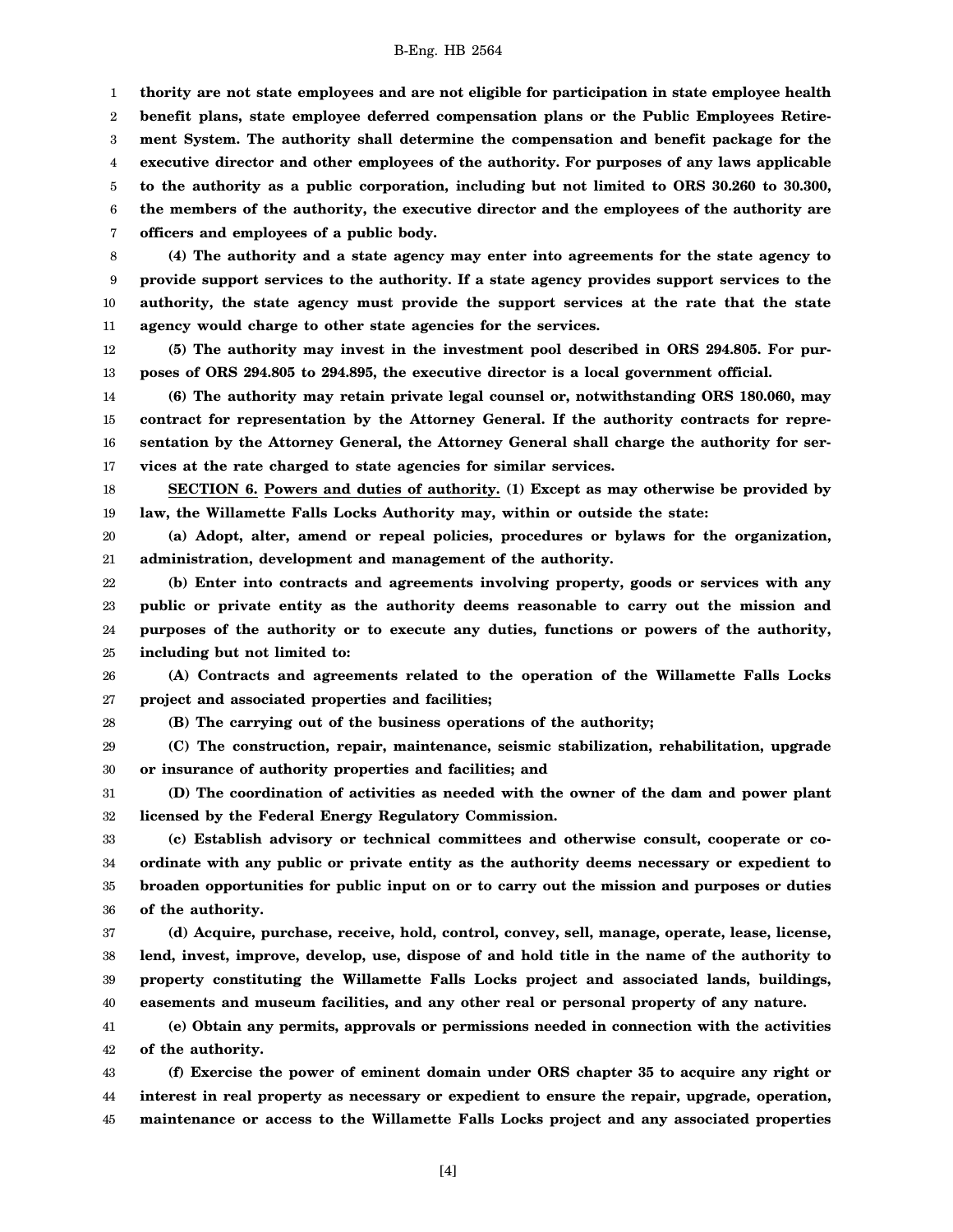1 **and facilities.**

2 **(g) Sue and be sued in its own name.**

3 4 5 **(h) Encourage and accept grants, gifts and donations for the benefit of the authority, and subject to the terms of the gift, retain, invest and use such gifts as deemed appropriate by the authority.**

6 7 **(i) Acquire, receive, hold, keep, pledge, control, convey, manage, use, lend, expend and invest funds, appropriations, grants, gifts, bequests, stock and revenue from any source.**

8 9 **(j) Borrow money for the needs of the authority, in such amounts and for such time and upon such terms as may be determined by the authority.**

10 11 12 13 14 **(k) Purchase any and all insurance, operate a self-insurance program or otherwise arrange for the equivalent of insurance coverage of any nature and for the indemnity and defense of the members of the authority or any officers, agents, employees or other persons designated by the authority to carry out or to further the mission and purposes of the authority.**

15 16 **(L) Establish charges and fees, including but not limited to charges and fees for services by the authority and for the use, lease or rental of authority properties and facilities.**

17 18 **(m) Contract for law enforcement or security services for authority properties and facilities.**

19 20 21 22 **(n) Establish and exercise broad operational authority over the Willamette Falls Locks project and associated properties and facilities, including but not limited to establishing days and times of service and a certification program to enable self-operation of the navigation canal and locks by certified users.**

23 24 25 26 **(o) Establish an operations training program that provides education for all operators of the locks, including but not limited to employees and volunteers of the authority, contractors or commercial operators, to operate the locks in conformance with all safety and operational requirements.**

27 28 29 **(p) Perform any other acts that in the judgment of the authority are necessary or expedient in accomplishing the public mission and purposes described in section 2 of this 2021 Act or carrying out the powers granted by sections 1 to 11 of this 2021 Act.**

30 31 32 33 34 35 **(2) The Willamette Falls Locks Authority shall at all times cooperate with owners of real property that adjoins the locks, particularly the owner of the dam and power plant licensed by the Federal Energy Regulatory Commission. The authority shall make all reasonable efforts to operate the locks in a manner that does not unreasonably interfere with, impair or disturb the owners' rights to the full use and enjoyment of the owners' real property that adjoins the locks.**

36 37 38 39 **SECTION 7. Creation of tax-exempt entity by authority. (1) Pursuant to section 6 of this 2021 Act, the Willamette Falls Locks Authority may create and maintain an entity that is exempt from federal income tax under section 501(c)(3) of the Internal Revenue Code, as amended, for the purpose of advancing the mission of the authority.**

40 41 **(2) Any entity created by the authority under subsection (1) of this section shall be considered:**

42 **(a) A unit of local government for purposes of ORS 190.003 to 190.130;**

43 **(b) A public body for purposes of ORS 30.260 to 30.300 and 307.112;**

44 **(c) A contracting agency for purposes of ORS 200.090; and**

45 **(d) A public corporation for purposes of ORS 307.090.**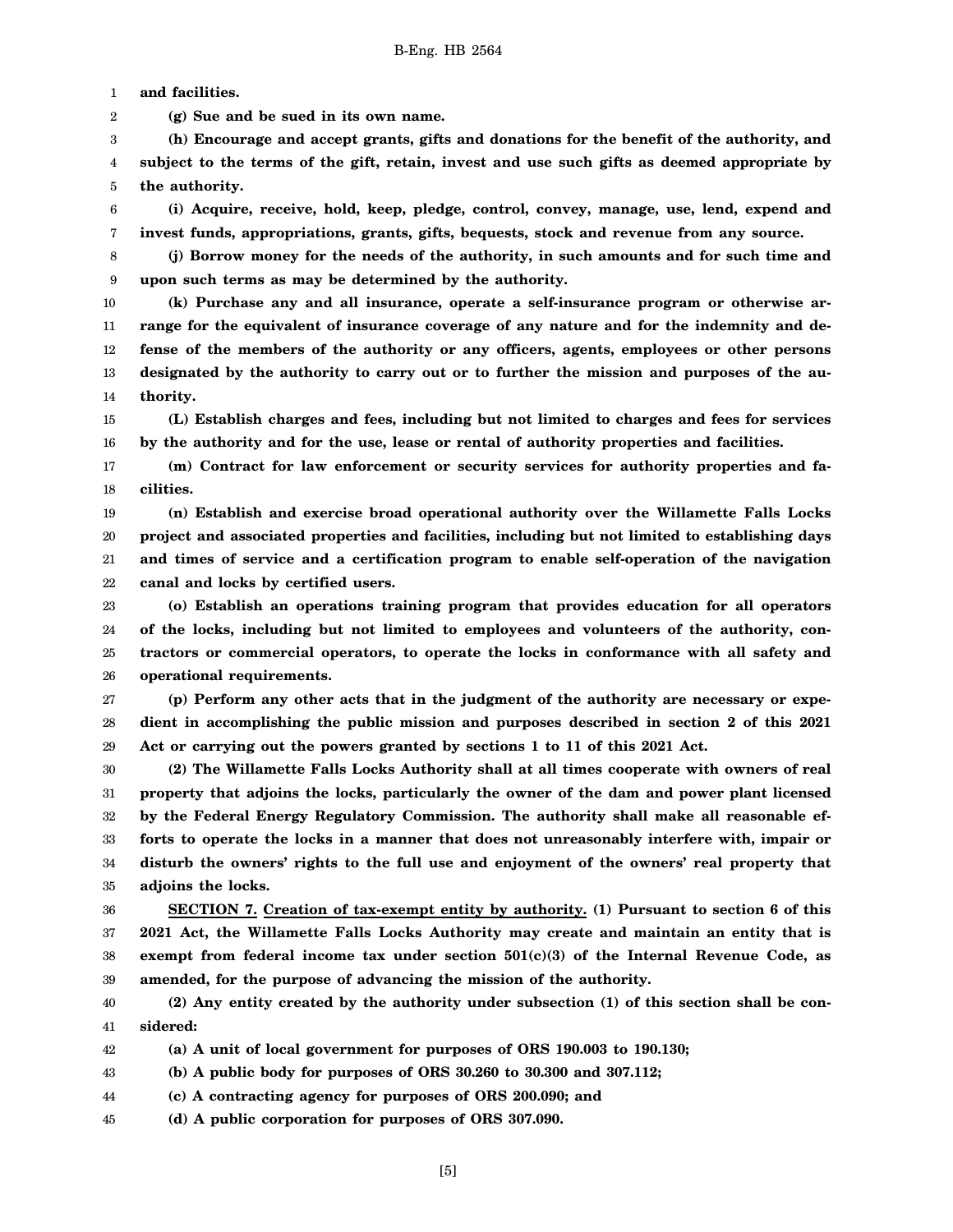1 2 3 4 5 6 7 **SECTION 8. Revenue bonds. (1) The Willamette Falls Locks Authority may from time to time issue and sell revenue bonds in accordance with ORS chapter 287A, except that ORS 287A.150 (2) to (6) do not apply to revenue bonds issued by the authority. Revenue bonds issued by the authority are not to any extent a general obligation of the authority nor a charge upon any revenues or property of the authority not specifically pledged as security for the revenue bonds. An obligation described in this section is not an indebtedness of the State of Oregon.**

8 9 10 **(2) Revenue bonds issued by the authority pursuant to ORS chapter 287A shall be considered to be bonds of a political subdivision of the State of Oregon for the purposes of all laws of the state.**

11 12 **(3) The authority may, pursuant to ORS 287A.360 to 287A.380, issue refunding bonds of the same character and tenor as the revenue bonds replaced by the refunding bonds.**

**SECTION 9. Financing agreements. (1) As used in this section:**

14 15 16 17 **(a) "Credit enhancement agreement" means any agreement or contractual relationship between the Willamette Falls Locks Authority and any bank, trust company, insurance company, surety bonding company, pension fund or other financial institution providing additional credit on or security for a financing agreement or certificates of participation.**

18 19 20 21 22 **(b) "Financing agreement" means a lease-purchase agreement, an installment sale agreement, a loan agreement, note agreement, short-term promissory notes, commercial papers, lines of credit or similar obligations or any other agreement to finance real or personal property that is or will be owned and operated by the authority, or to refinance previously executed financing agreements.**

23

13

**(c) "Personal property" means tangible personal property, software and fixtures.**

24 25 26 **(d) "Property rights" means, with respect to personal property, the rights of a secured party under ORS chapter 79 and, with respect to real property, the rights of a trustee or lender.**

27 28 **(e) "Software" means software and training and maintenance contracts related to the operation of computing equipment.**

29 30 31 32 33 34 35 36 37 **(2) The Willamette Falls Locks Authority may enter into financing agreements in accordance with this section, upon such terms as the authority determines to be necessary or desirable. Amounts payable by the authority under a financing agreement are limited to funds specifically pledged, budgeted for or otherwise made available by the authority. If there are insufficient available funds to pay amounts due under a financing agreement, the lender may exercise any property rights that the authority has granted to the lender in the financing agreement against the property that was purchased with the proceeds of the financing agreement, and may apply the amounts so received toward payments scheduled to be made by the authority under the financing agreement.**

38 **(3) The authority may:**

39 40 41 42 43 44 45 **(a) Enter into agreements with third parties to hold financing agreement proceeds, payments and reserves as security for lenders, and to issue certificates of participation in the right to receive payments due from the authority under a financing agreement. Amounts held pursuant to this paragraph shall be invested at the direction of the authority. Interest earned on any investments held as security for a financing agreement may, at the option of the authority, be credited to the accounts held by the third party and applied in payment of sums due under a financing agreement.**

[6]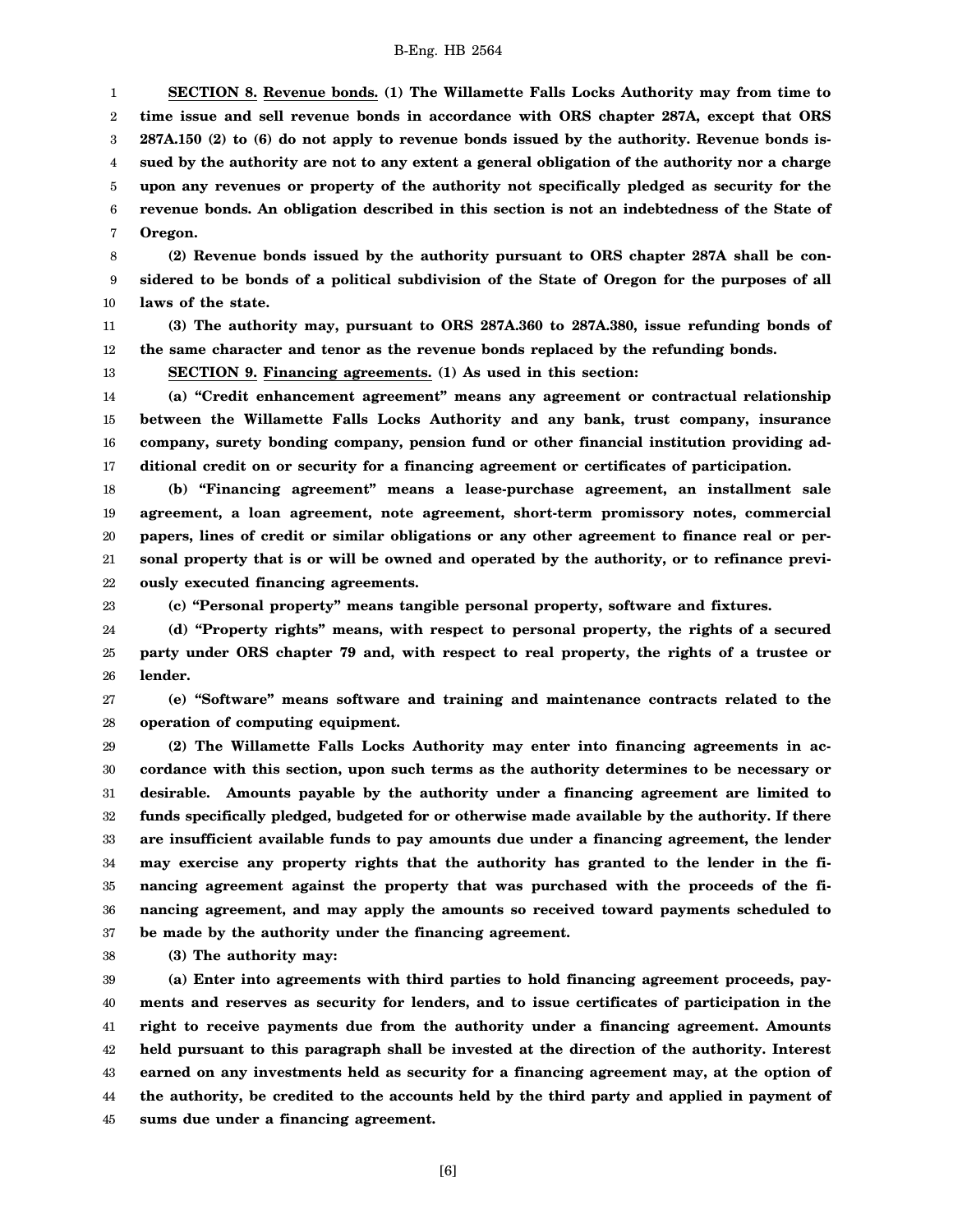1 2 3 4 5 **(b) Enter into credit enhancement agreements for financing agreements or certificates of participation, provided that the credit enhancement agreements must be payable solely from funds specifically pledged, budgeted for or otherwise made available by the authority and amounts received from the exercise of property rights granted under the financing agreements.**

6 7 8 **(c) Use financing agreements to finance the costs of acquiring or refinancing real or personal property, plus the costs of reserves, credit enhancements and costs associated with obtaining the financing.**

9 **(d) Grant leases of real property with a trustee or lender.**

10

11

**(e) Grant security interests in personal property to trustees or lenders.**

**(f) Make pledges for the benefit of trustees and lenders.**

12 13 14 15 16 **(g) Purchase fire, liability, flood and extended insurance coverage or other casualty insurance for property that is acquired, transferred or refinanced with proceeds of a financing agreement, assign the proceeds thereof to a lender or trustee to the extent of their interest, and covenant to maintain the insurance while the financing agreement is unpaid, so long as available funds are sufficient to purchase such insurance.**

17 18 19 **(4) A lease or financing agreement under this section does not cause otherwise exempt property to be subject to property taxation. A lease or financing agreement is disregarded in determining whether property is exempt from taxation under ORS chapter 307.**

20 21 22 23 24 25 **SECTION 10. Audits; report to Legislative Assembly. (1) The Willamette Falls Locks Authority shall submit to periodic audits by the Secretary of State. The authority shall, no less than annually, retain a public accounting firm to examine and attest to the financial operations of the authority. The authority shall include the results of any public accounting in the annual report submitted to the Legislative Assembly under subsection (2) of this section.**

26 27 28 29 **(2) The authority shall, not later than April 15 of each year, file an annual report with the Governor and a committee or interim committee of the Legislative Assembly related to economic development. The report shall describe the activities and operations of the authority during the preceding calendar year.**

30 31 32 33 34 35 36 **SECTION 11. Unauthorized use of facilities; penalty. A person who gains or attempts to gain unauthorized access to or use of the properties or facilities of the Willamette Falls Locks Authority in violation of any use restriction or condition imposed by the authority, including assessment of any fees, commits a Class D violation. In addition to any enforcement officers specifically identified in ORS 153.005, the executive director of the Willamette Falls Locks Authority and other employees of the Willamette Falls Locks Authority may issue citations for violations of this section.**

37

**SECTION 12.** Section 1, chapter 734, Oregon Laws 2017, is amended to read:

38 39 40 Sec. 1. (1) There is established the Willamette Falls Locks Commission for the purposes described in section 2**, chapter 734, Oregon Laws 2017,** [*of this 2017 Act,*] consisting of 23 members appointed as follows:

41 (a) The Governor shall appoint:

42 43 (A) One member who is the chair or a member of the Clackamas County Board of County Commissioners, pursuant to a recommendation of the board;

44 45 (B) One member who is the chair or a member of the Marion County Board of County Commissioners, pursuant to a recommendation of the board;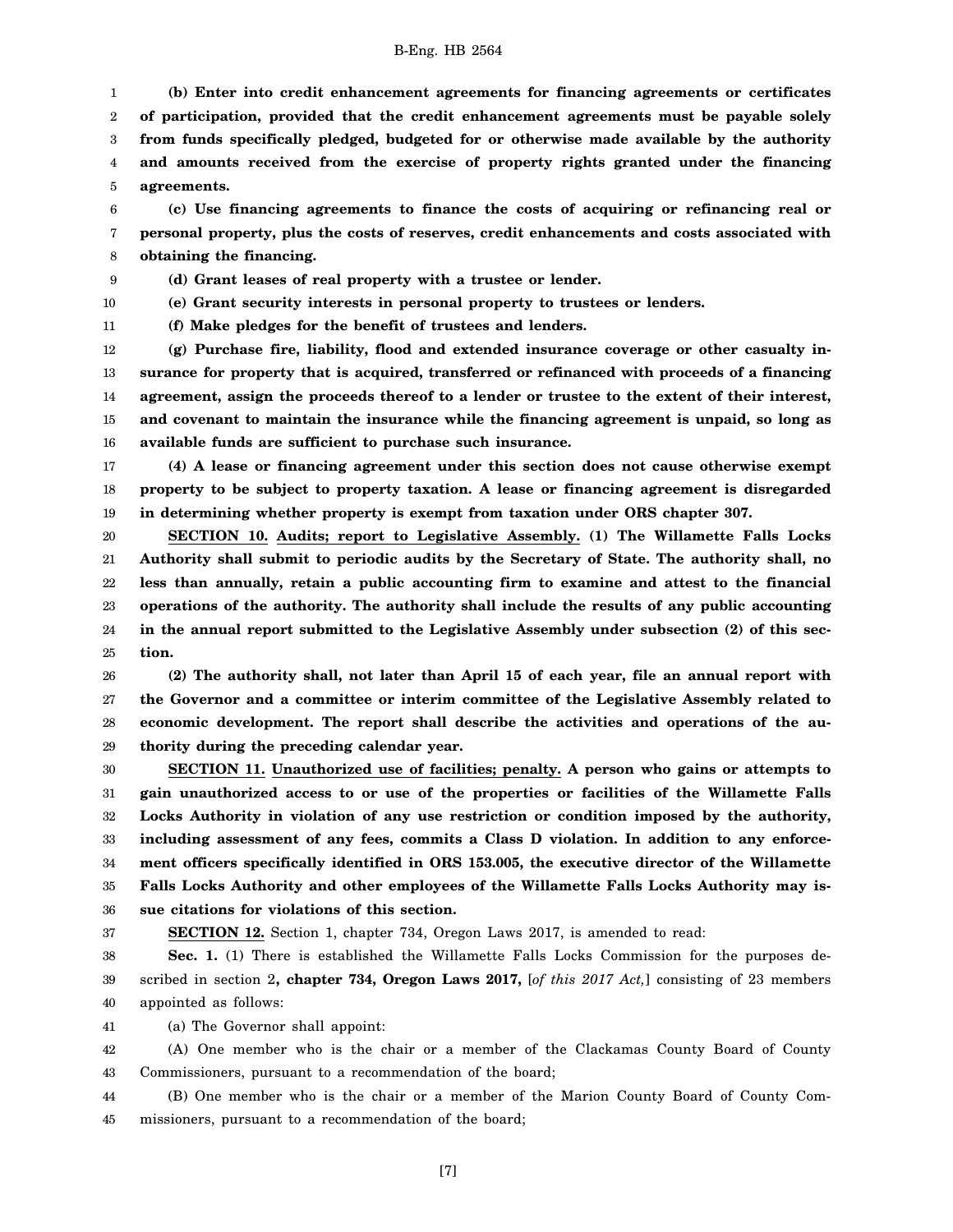missioners, pursuant to a recommendation of the board;

(C) One member who is the chair or a member of the Yamhill County Board of County Com-

1 2

| 3                | (D) One member who is the president or a member of the governing body of the metropolitan             |
|------------------|-------------------------------------------------------------------------------------------------------|
| 4                | service district for the Portland metropolitan area, pursuant to a recommendation from the govern-    |
| 5                | ing body;                                                                                             |
| 6                | (E) One member who is a representative of the Confederated Tribes of the Grand Ronde Com-             |
| 7                | munity of Oregon, pursuant to a recommendation of the tribal council;                                 |
| $\,8\,$          | (F) One member who is a representative of a Columbia River tribe that is a party to the terms         |
| $\boldsymbol{9}$ | of a treaty of 1855 between the tribe and the United States of America;                               |
| 10               | (G) One member who is a representative of the State Parks and Recreation Department;                  |
| 11               | (H) One member who is a representative of the Port of Portland;                                       |
| 12               | (I) One member who is a representative of the Department of Transportation;                           |
| 13               | (J) One member who is a representative of the Oregon Business Development Department;                 |
| 14               | (K) Pursuant to a recommendation by that city's governing body, one member who is the mayor           |
| 15               | or a member of the governing body of each of the following cities, to represent the cities' interests |
| 16               | in the Willamette Falls navigation canal and locks:                                                   |
| 17               | (i) The City of Oregon City;                                                                          |
| 18               | (ii) The City of West Linn; and                                                                       |
| 19               | (iii) The City of Wilsonville;                                                                        |
| 20               | (L) One member to represent the collective interests of local businesses and economic develop-        |
| 21               | ment in Clackamas County, pursuant to a recommendation of the Clackamas County Board of               |
| 22               | County Commissioners;                                                                                 |
| 23               | (M) One member to represent the collective interests of the tourism and recreation industries         |
| 24               | in Clackamas County, pursuant to a recommendation by the Clackamas County Board of County             |
| 25               | Commissioners;                                                                                        |
| 26               | (N) One member to represent the residents of Clackamas County, pursuant to a recommendation           |
| 27               | by the Clackamas County Board of County Commissions; and                                              |
| 28               | (O) One member to represent an environmental or ecological nonprofit organization.                    |
| 29               | (b) The President of the Senate shall appoint one member from among the members of the Sen-           |
| 30               | ate.                                                                                                  |
| 31               | (c) The Senate Minority Leader shall appoint one member from among the members of the Sen-            |
| 32               | ate.                                                                                                  |
| 33               | (d) The Speaker of the House of Representatives shall appoint two members from among the              |
| 34               | members of the House of Representatives.                                                              |
| 35               | (e) The House Minority Leader shall appoint two members from among the members of the                 |
| 36               | House of Representatives.                                                                             |
| 37               | (2) The term of office of each member of the commission appointed by the Governor is four             |
| 38               | years, but a member serves at the pleasure of the Governor. Before the expiration of the term of a    |
| 39               | member, the Governor shall appoint a successor whose term begins on January 1 of the following        |
| 40               | year. A member is eligible for reappointment.                                                         |
| 41               | (3) If there is a vacancy for any cause, the appointing authority shall make an appointment to        |
| 42               | become immediately effective for the unexpired term.                                                  |
| 43               | (4) Members of the commission are not entitled to compensation and may not be reimbursed for          |
| 44               | travel or other expenses incurred by them in the performance of their official duties.                |
| 45               | (5) Members of the Legislative Assembly appointed to the commission are nonvoting members             |
|                  |                                                                                                       |
|                  | [8]                                                                                                   |
|                  |                                                                                                       |
|                  |                                                                                                       |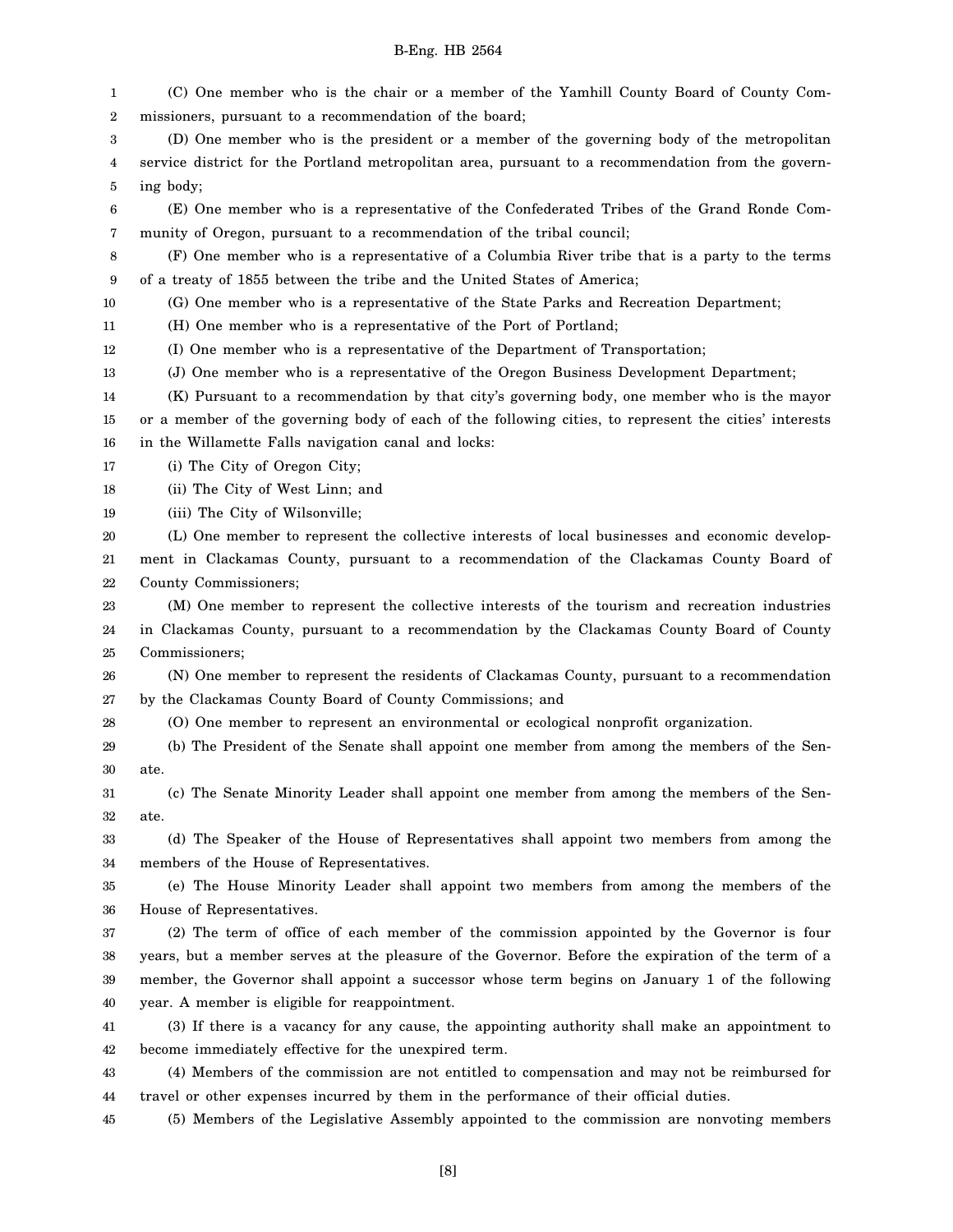1 2 3 4 5 6 7 8 9 10 11 12 13 14 15 16 17 18 19 20 21 22 23 24 25 26 27 28 29 30 31 32 33 34 35 36 37 38 39 40 41 42 43 44 of the commission and act in an advisory capacity only. (6) The commission shall select one of its members as chairperson and another as vice chairperson, for terms and with duties and powers necessary for the performance of the functions of the offices as the commission determines. (7) The commission may elect an executive committee to consist of three or more members. The executive committee has and may exercise all authority of the commission. (8) Official action by the commission requires the approval of a majority of the voting members of the commission. (9)(a) The commission shall meet [*no less than six times per year*] at times and places specified by the call of the chairperson or of a majority of the voting members of the commission. [*The commission shall include an opportunity for public comment as an item on the agenda of at least two meetings per year.*] (b) The commission shall notify federally recognized Indian tribes and known interested parties of the dates and times of commission meetings. (10) ORS 192.311 to 192.478 and 192.610 to 192.690 apply to the records and meetings of the commission. **SECTION 13.** Section 2, chapter 734, Oregon Laws 2017, is amended to read: **Sec. 2. (1) As used in this section, "Willamette Falls Locks project" has the meaning given that term in section 1 of this 2021 Act.** [*(1)*] **(2)** The Willamette Falls Locks Commission shall: [*(a) Serve as a body to advise state, local and regional government agencies on the development and implementation of state policies relating to the repair, reopening, operation and maintenance of the Willamette Falls navigation canal and locks;*] [*(b) Address issues relating to the transfer of ownership, operation and financing of the navigation canal and locks from a state, local and regional perspective;*] [*(c) Make recommendations for, and assist in coordination of, funding responsibilities, including possible recommendations for the formation of an intergovernmental agreement between state, local, regional and federal agencies for the repair, reopening, operation and maintenance of the navigation canal and locks;*] [*(d) Investigate a framework for the ownership, operations and management of the navigation canal and locks;*] [*(e) Negotiate ownership, operation and management of the navigation canal and locks with the United States Army Corps of Engineers;*] [*(f) Communicate state policies relating to the repair, reopening, operation and maintenance of the navigation canal and locks to the Oregon Congressional Delegation; and*] **(a) Serve as a body to advise the Governor in appointment of the initial members of the Willamette Falls Locks Authority pursuant to section 3 of this 2021 Act; (b) Provide advice and assistance to the Governor or the Willamette Falls Locks Authority established under section 2 of this 2021 Act, as requested by the Governor or the authority, on any matters relating to the Willamette Falls Locks project and as necessary to facilitate an orderly transition from the commission to the authority of responsibilities for the development and implementation of state policies relating to the Willamette Falls Locks project; and** [*(g)*] **(c)** Consider any other matters the commission considers necessary with respect to **advis-**

45 **ing the Willamette Falls Locks Authority on** the ownership and operation of the [*navigation ca-*